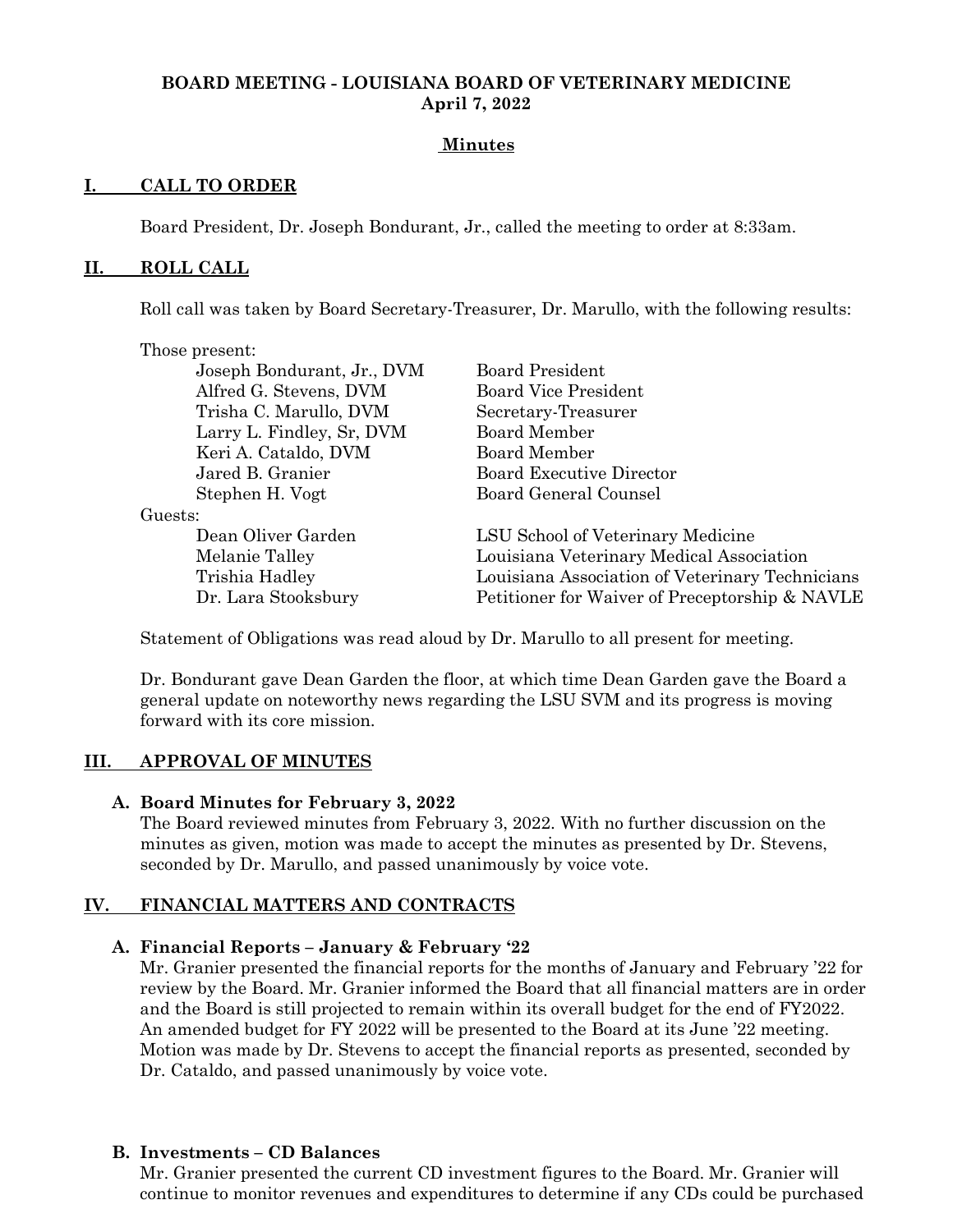in the fourth quarter of FY2022, and if so, a request for approval to purchase additional CDs will be presented to the Board at its June '22 meeting. Motion was made by Dr. Stevens to accept CD details as presented, seconded by Dr. Cataldo and passed unanimously by voice vote.

### **C. Audit Report, FY2021**

Mr. Granier presented the FY 2021 legislative auditor's report for review. Mr. Granier discussed the report's exceptions, specifically the written policies and procedures in the report, noting that resolving these policy and procedure exceptions is being prioritized during FY 2023. No motion made or action taken on agenda item.

#### **D. LA Legislative Auditor Update to Contract with Independent CPA/Auditor**

Mr. Granier informed the Board that the LA Legislative Auditor's office has amended its policy related to payments made to third-party auditors. The Board will know may the auditing CPA directly rather than payment being made through the LLA office.

Additionally, the LLA informed Mr. Granier that the contract with the current auditing CPA, Mr. William Mercer, was being cancelled effective April 30, 2022. This is due to the continued delay in the final report being prepared and submitted to the LAA in a timely fashion. LLA will assign a new auditor to the Board at which time Mr. Granier will present the new contract to the Board President. No action was taken on this matter.

### **E. Updates to NAVLE Letter of Agreement**

Mr. Granier presented the proposed addendum to the Letter of Agreement with ICVA for the national veterinary licensing examination (NAVLE) for review. No monies are involved in this contract as the applicant pays the examination fee directly to ICVA. These exam fees are increasing in the addendum. No action was taken on this matter, as the contract with ICVA runs until April 30, 2024.

### **V. MISCELLANEOUS MATTERS**

### **A. New Licenses and Certificates Issued**

Mr. Granier reported all new licenses and certificated issued listed below from 1/20/22 to 03/18/22. Motion was made by Dr. Stevens to accept and ratify all issued licenses as given, seconded by Dr. Cataldo, and passed unanimously by voice vote.

| License<br>Number | Licensee             | License Status         | Initial<br>License Date |
|-------------------|----------------------|------------------------|-------------------------|
| 10065             | Erica Periman        | DVM - Active           | Feb-02-2022             |
| 10066             | <b>Brooke Eymard</b> | DVM - Active           | Feb-02-2022             |
| 10067             | Claire Hannah        | DVM - Active           | Feb-03-2022             |
| 10068             | Samantha Freudenthal | DVM - Active           | Feb-03-2022             |
| 10069             | Katie Burchfield     | DVM - Active           | Feb-03-2022             |
| 10070             | Arturo Otamendi      | DVM - Active           | Feb-03-2022             |
| 10071             | James Whitlow        | DVM - Active           | Feb-09-2022             |
| 10072             | Joseph Incandela     | DVM - Active           | Mar-07-2022             |
| 10073             | Danielle McCarthy    | DVM - Active           | Mar-07-2022             |
|                   |                      |                        |                         |
| License           |                      |                        | Initial                 |
| Number            | Licensee             | License Status         | License Date            |
| Faculty 1041      | Stephanie Dennis     | DVM - Faculty - Active | Feb-02-2022             |
| Faculty 1042      | Aubrey Traina        | DVM - Faculty - Active | Mar-03-2022             |
| Faculty 1043      | <b>Haley Leeper</b>  | DVM - Faculty - Active | Mar-08-2022             |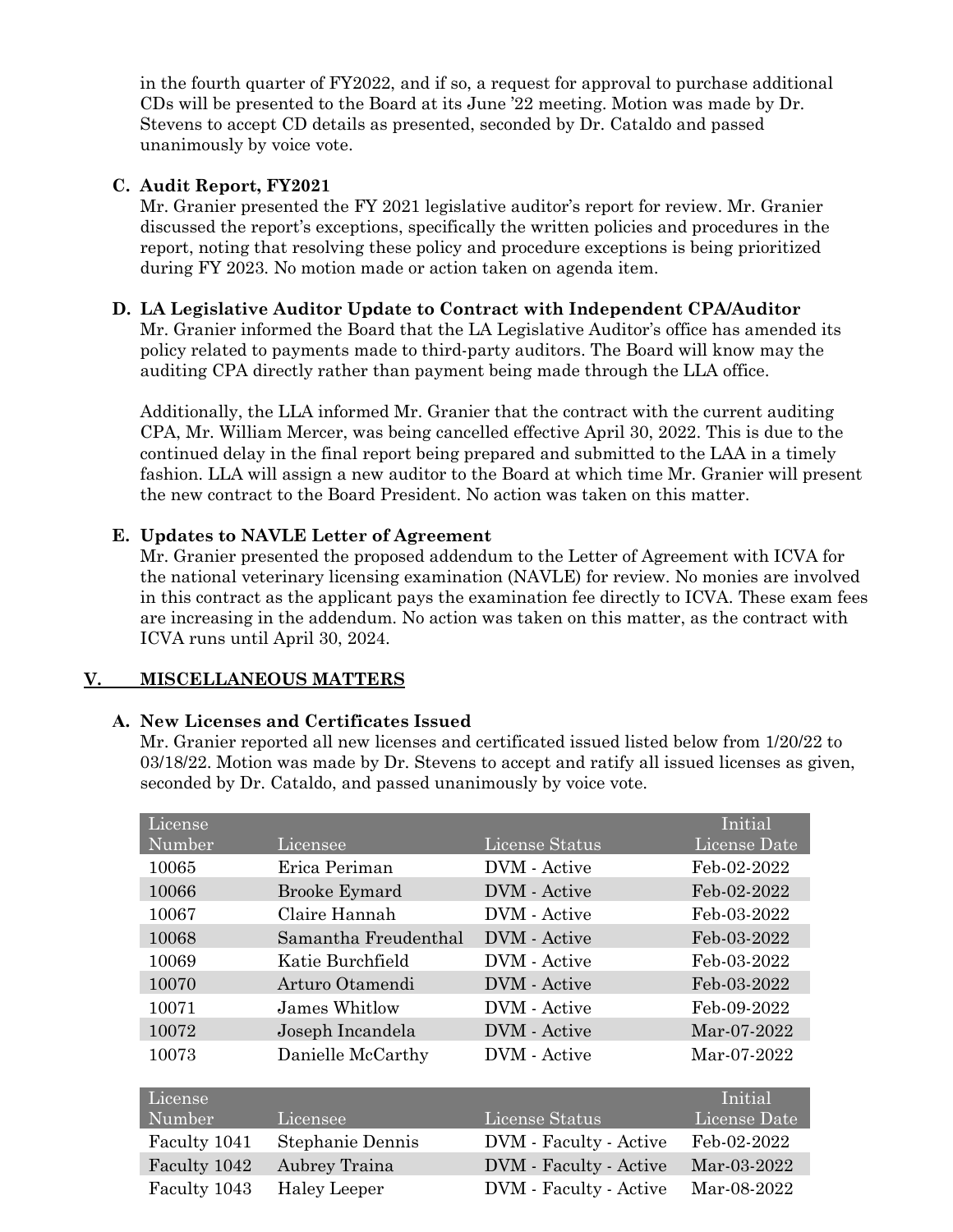| License |                    |                      | Initial      |
|---------|--------------------|----------------------|--------------|
| Number  | Licensee           | License Status       | License Date |
| 20034   | Jacob Harris       | <b>RVT</b> - Active  | Mar-08-2022  |
| 20035   | Chelsea Burns      | RVT - Active         | Mar-16-2022  |
|         |                    |                      |              |
|         |                    |                      |              |
| License |                    |                      | Initial      |
| Number  | Licensee           | License Status       | License Date |
| 9710    | Greyshelneka Lewis | CAET - Active - Full | Feb-02-2022  |
| 30026   | Sasha Thomas       | CAET - Active - Full | Feb-02-2022  |

### **B. Update: State Board Exam Online Option Through AAVSB**

Mr. Vogt informed the Board he is still in negotiations with AAVSB related to the liability clauses of the contract for AAVSB to be our vendor for an online option to the State Jurisprudence Exam. Mr. Vogt expects resolution within a couple of weeks, at which point Mr. Granier can start working with AAVSB to get online exam created. No action was taken on this matter.

#### **C. 2022 FARB Conference – July 21-22, 2022**

Mr. Granier requested attendance approval for the 2022 FARB conference titled "2022 Innovation in Regulation Conference" on July 21-22 in Washington, D.C. This leadership conference will focus on workforce management, license mobility and misinformation in the regulatory space. Mr. Granier will present to the Board at its June '22 meeting an updated conference agenda and final estimated cost once more details are available. Motion was made by Dr. Cataldo approve attendance for Mr. Granier at the FARB conference on July 21-22, seconded by Dr. Findley, and passed unanimously by voice vote.

#### **D. Lincoln Memorial CVM – Master of Veterinary Clinical Care Degree**

The Board discussed the MVCC degree being offered by Lincoln Memorial and its potential impact on Registered Veterinary Technicians in the state. Advanced programs similar to the MVCC at Lincoln Memorial would not change the regulatory abilities of RVTs. And while the Board does not foresee any immediate need for regulatory change to current rules regarding RVTs, it will continue to monitor the national landscape on similar degrees being offered. No action was taken on this matter.

#### **E. 2022 IPMA-HR Southern Region Conference, May 22-25, 2022 (Baton Rouge, LA)**

Mr. Granier requested attendance approval for the 2022 IPMA-HR Southern Region Conference on May 22-25 in Baton Rouge, LA. The conference offers training in a variety of HR and management topics. Motion was made by Dr. Stevens approve attendance for Mr. Granier, seconded by Dr. Marullo, and passed unanimously by voice vote.

**F. Report on AAVSB Board Basics & Beyond Conference, March 31 to April 2** Dr. Marullo and Mr. Granier presented reviews of topics and discussions from the 2022 AAVSB Board Basics and Beyond conference in Kansas City, MO. No action was taken on this item.

#### **VI. CONTINUING EDUCATION ISSUES**

**A. None at this time**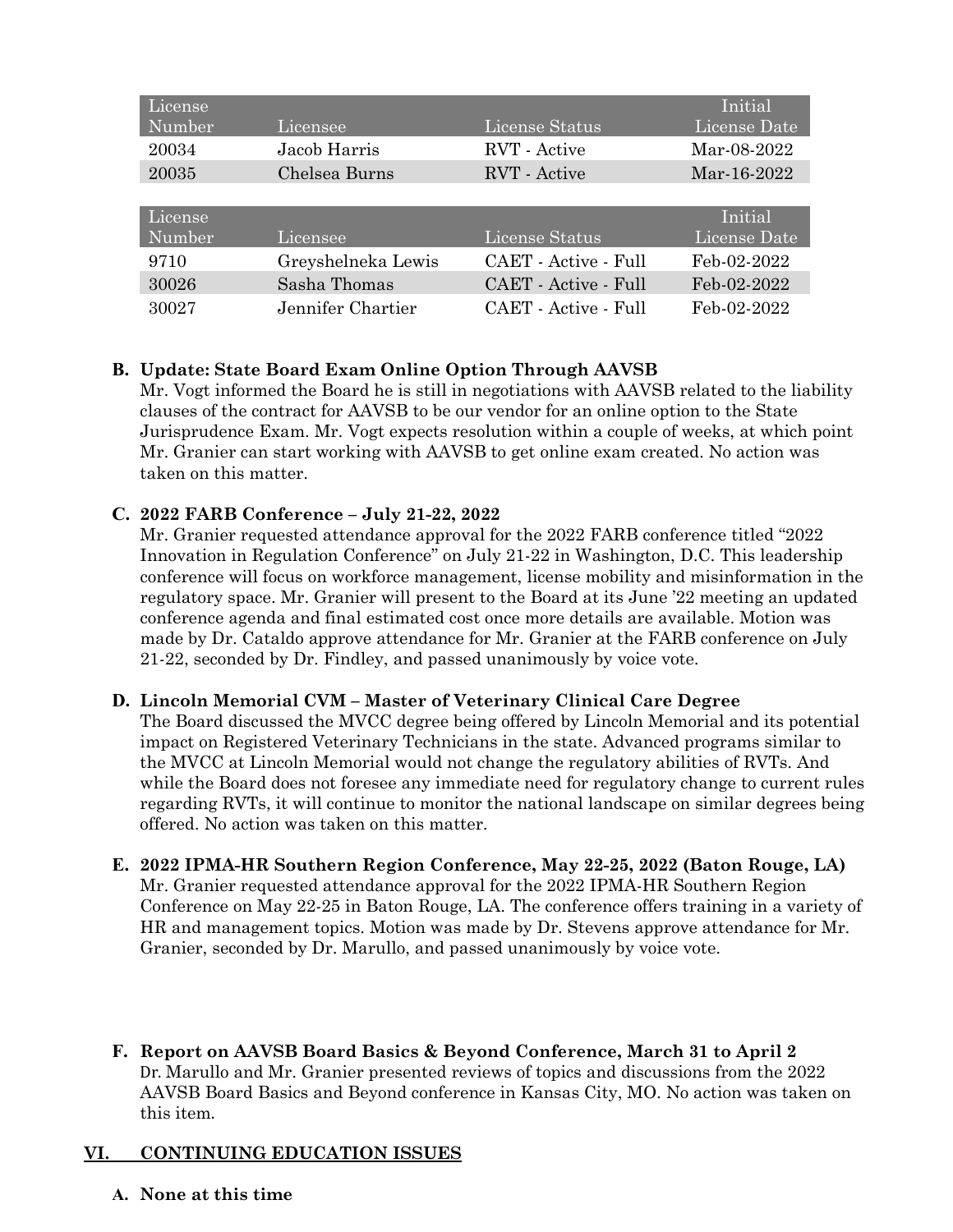#### **VII. PRECEPTORSHIP ISSUES**

#### **A. Review of Chimp Haven Application for Preceptorship Site Approval**

The Board reviewed a preceptorship assessment questionnaire for Chimp Haven, a primate research facility. Upon review and in accordance with Rule §1103 of the LA Veterinary Practice Act, the request for preceptorship site approval was granted for Limited Approval. Motion was made by Dr. Marullo to grant Limited Approval, seconded by Dr. Cataldo, and passed unanimously by voice vote.

### **VIII. POLICY, PROCEDURE, AND RULES**

#### **A. General Update**

**1.** *Status Update:* **LAC 46LXXXV.303.803 - NAVLE waiver, VTNE waiver, & RVT State Board Exam Requirement** 

Pursuant to prior motion and approval from the Board, changes to Sections 303 B (4) (b) concerning the waiver of the re-taking of the NAVLE for out of state applicants for licensure where the test results are greater than five years old were made and formal Rule making protocol initiated to allow the Board greater discretion to award waivers. Additionally, changes to Rule 803 to allow a waiver process for RVTs seeking certification in Louisiana where the VTNE scores are greater than 3 years old were made and Rule making protocol initiated, along with a requirement that RVTs pass a state board exam in lieu of a state practical exam, the requirement of which was deleted from Rule 803 F. A discussion on the progress of formal Rule making was held. No motion made, and no action was taken on this matter.

**2.** *Rule Proposal:* **Expedited Licensure for Active Military and Spouses**

A discussion concerning the legislative mandate of Rule changes concerning the licensing of individuals with military training, licensing endorsements of military spouses and dependents as per La. R.S. 37:3651 as affecting present Rule 307 concerning the expedited issuance of license for individuals with military qualifications was had. General counsel was instructed to research and advise the Board on the feasibility of a new Rule combining the two provisions vs. separate Rule making to comply with 37:3651, and any related Rules requiring modification or amendment. General counsel will undertake this assignment and advise the Board at a later date. No motion made, and no action was taken on this matter.

**3.** *Discussion:* **License Allows Intern Practice Prior to Issuance of License**  Preliminary discussions concerning the issuance of faculty licenses to graduates of the LSU-SVM applying for internships considering the availability of out of state licenses without preceptorships and the necessity or desirability of licensing for the duties required and supervision in place for those duties. No consensus or direction was given, the matter to be considered on another date. No motion made, and no action was taken on this matter.

#### **B. Policy and Procedure**

- **1. None at this time**
- **C. Declaratory Statements**
	- **1. None at this time**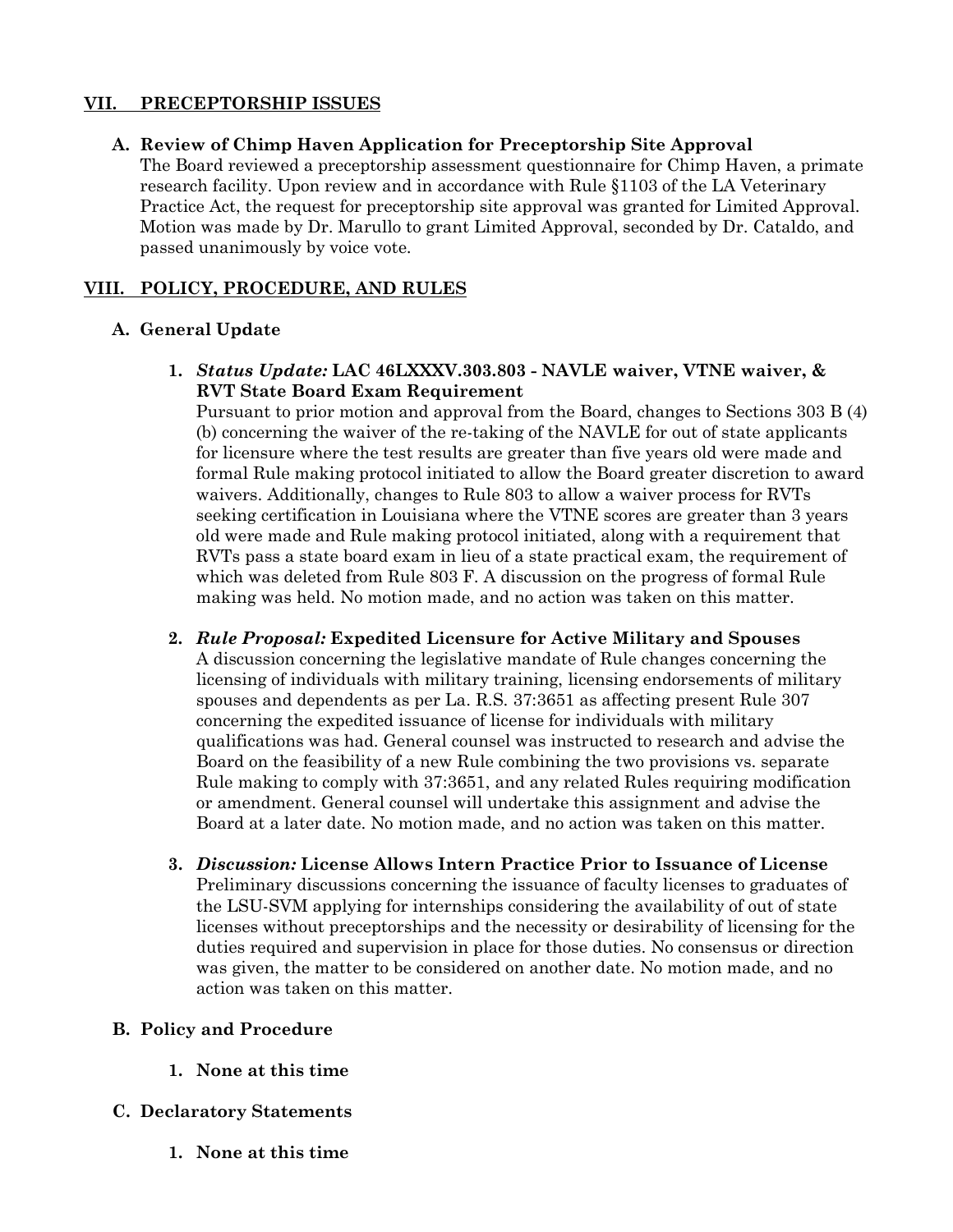#### **D. General Agenda**

**1. None at this time**

### **E. Consent Agenda Opinions**

- **1. Answered**
	- i. **Does Signature/Name Used at Clinic Have to Match Legal Name**

A query was posed by a veterinarian regarding the definition and use of "legal" and maiden names for practice identification, licensing and DEA registration purposes. The practitioner was advised that under Louisiana law the "legal" name of an individual remains the name on his/her birth certificate until a change is made by petition, which then becomes the "legal name". For licensing purposes, the applicant was advised that if the license was issued using what is now the maiden name of the practitioner, upon renewal the present legal name should be used. For identification purposes at the practice, there is no prohibition to using a part of the legal name (e.g. maiden name with first name) as long as the non-use of the "legal name" is not done in a manner that would deceive the public as to the true identity of the practitioner.

#### ii. **Protocols for Death of DVM / Clinic Owner**

The heir of a deceased veterinarian and clinic owner sought guidance from the Board regarding his obligation, if any, to keep the practice open so that clients' records could be transferred. Additional questions concerning the inventory, safekeeping and disposal of controlled drugs were also posed. The Board advised that it does not regulate facilities but that a living licensee is obliged to keep records for 5 years from the date of the last treatment of a patient. The heir was referred to succession obligations, the DEA and the Louisiana Board of Pharmacy for advice on the questions posed.

#### iii. **Written Prescriptions for Clients**

A licensed veterinarian requested guidance from the Board on his obligation under the Rules to honor requests by online pharmacy and retailers to fill prescription requests directly from the vendor, and must he maintain fax connections for that purpose vs. providing the client with a written prescription for a medication. Rule 705 G (1-4) was cited to the veterinarian which provides in part that the obligation to provide a written prescription under acceptable circumstances only applies to a direct request by a client with whom a veterinarian-client-patient relationship has been established.

#### iv. **Restrictions on Marking Up Compounded Drugs**

A licensed veterinarian inquired as to the propriety of charging a client for compounded drugs beyond the actual cost of the components. With the assumption that no undisclosed agreement existed between the practitioner and the compounding pharmacy or the existence of a conflict of interest, or appearance of a conflict, the practitioner was cited the provisions of Rule 1039 A and the obligation to deal with clients on the highest plane of honesty, integrity and fair dealing in the amount charged for services, facilities, appliances and drugs. He was also cited the AVMA's principles of veterinary medical ethics, adopted by the Board, which allows a veterinarian to charge for services performed, including a fee for services provided in conjunction with the use of third-party providers such as laboratories, pharmacies and consulting veterinarians. A veterinarian is also allowed to charge a fee for a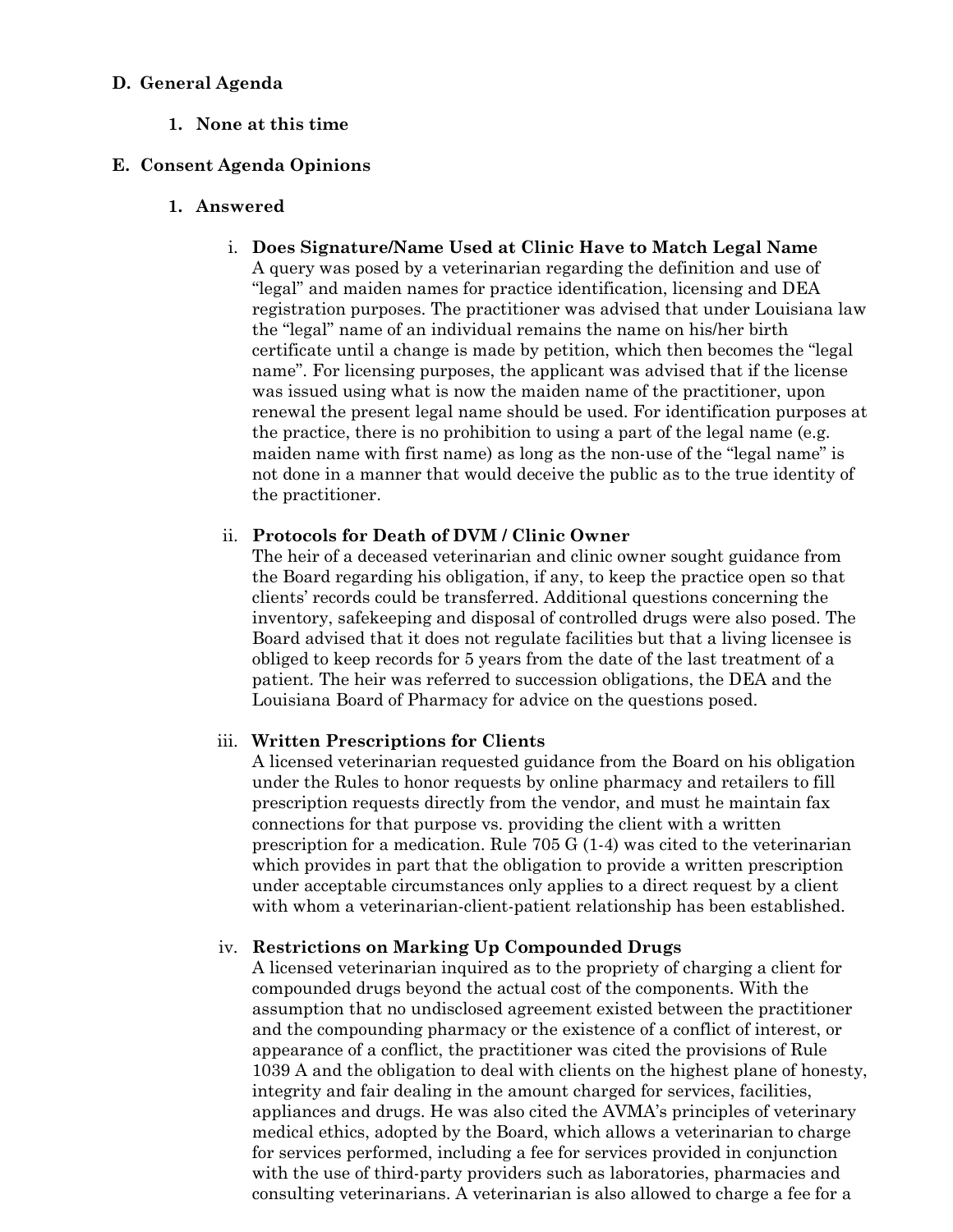client's request for a prescription in lieu of dispensing, provided said fees are fairly reflective of the work done.

v. **Is it Required to Maintain Paper and Digital Records for Five Years** A query was posed regarding the Rule requirement of maintaining medical records for 5 years in the context of transitioning from paper to a paperless records system - i.e. do both or parts of paper files have to be maintained? Section 701 of the Board Rules allow for the maintenance of electronic records and no particular format is required by Rule. However, the format must allow both the attending veterinarian and any subsequent attending veterinarian access for the benefit of a patient. Further, consent forms must be in a form so as to allow the reproduction and capture of a signature by the client.

#### vi. **Questions Regarding Pet Crematory Licensing**

An individual inquired of the Board information concerning the licensing of pet crematories and was referred to the Sanitation Code, outside the province of the Board, for provisions concerning the disposition of animal remains. The State's Public Health Veterinarian was identified with contact information as well.

#### vii. **Exotic Animals / Wolf-Dog Hybrid**

A veterinarian received a call from a prospective, out of state client concerning a specialized procedure needed for a patient the caller indicated was 37.5 per cent wolf mix. No documentation or records were, at that time provided. The caller cited a provision that is provided as a courtesy on the Board's website, LAC Title 76, part V, regarding the possession of potentially dangerous wild quadrupeds, including Wolf-Dog hybrids. The question posed was whether these provisions prohibited the veterinarian from examining/treating the animal. After advising that the provision as cited had been amended and was not a regulatory component of the Board's jurisdictional authorities, the veterinarian was referred to the LDWF. However, it was noted that the prohibition against possessing a wolf-dog hybrid had expired on January 1, 1997, subject to local ordinances. Without an authoritative opinion given, the veterinarian was advised of the changes in the LAC provisions concerning the prohibited possession of an animal that is indistinguishable from a work or represented to be a wolf in the absence of bona fide documentation to the contrary. The treatment of animals the State prohibits the possession of is not addressed in the Board's regulatory authorities and the veterinarian was referred to the LDWF for an authoritative response to the question posed.

#### viii. **Are Complaints Considered Public Record**

The Board received a question concerning complaints filed against a veterinarian - i.e. are they public records? The question as posed was answered in the negative. The Public Records Law provides an exception to a records production where records concerning the fitness of any person to receive or continue to receive a license is involved. Such are not public records - only a "final determination made by the board and any legal grounds upon which the action is based" are public records. Without such a final determination, a complaint is not a public record.

#### ix. **Non-Veterinarian Ownership of a Clinic**

The sister of a licensed veterinarian who owns a veterinary practice inquired whether, as a non-veterinarian, she could purchase a portion of the practice.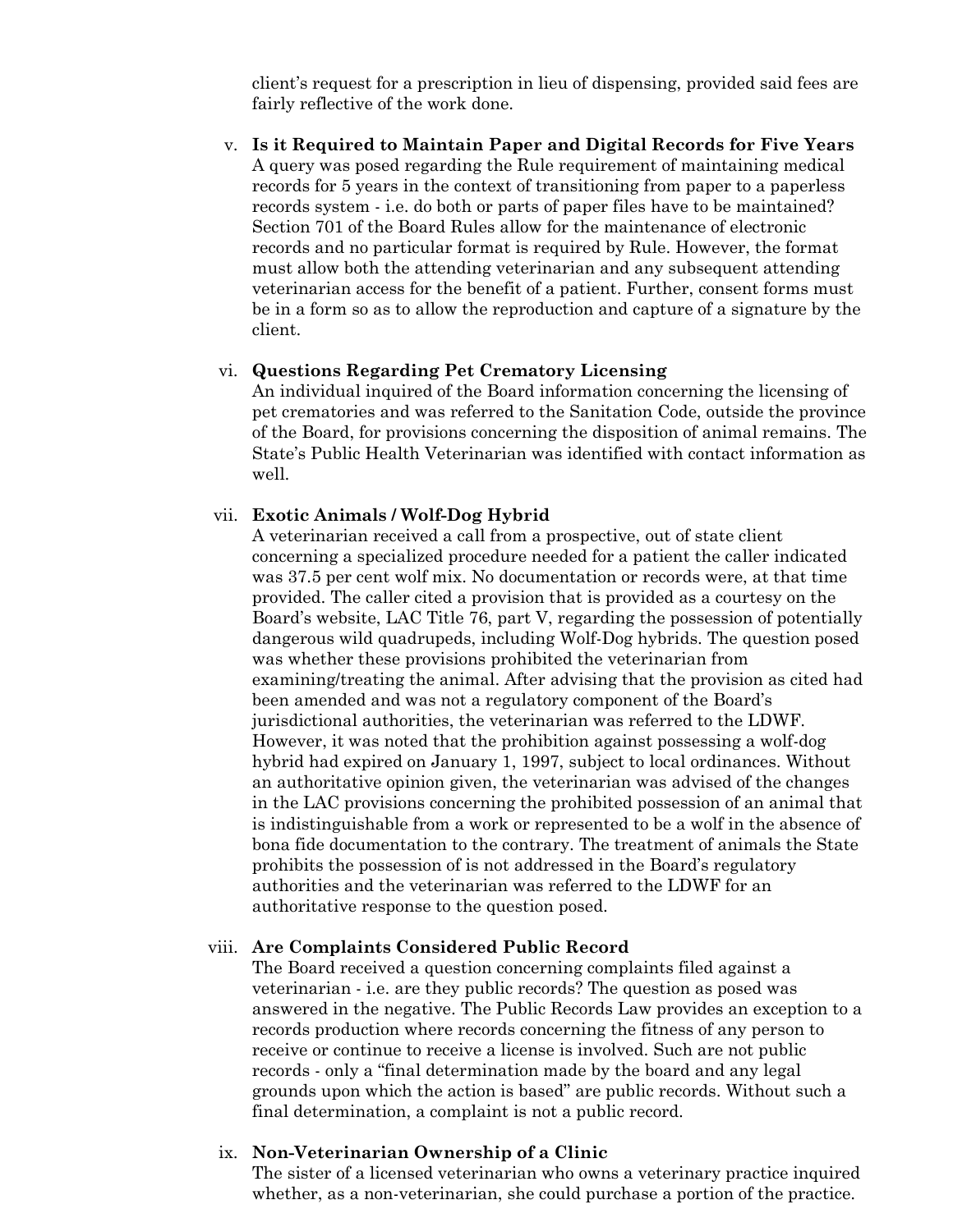Rule 1015 was cited as authority allowing the owner, member, officer or director of a business entity to be a non-veterinarian. The personal responsibility of the licensed veterinarian practicing at such a facility is maintained by Board Rule, which includes control of decision-making authority notwithstanding practice ownership.

## x. **How Long to Keep Euthanasia Paperwork at LASPCA**

A CAET posed a question to the Board, essentially: how long does a paper document have to be maintained when its contents are also maintained electronically? She was advised that dual maintenance is not required but that either form must be maintained for a period of 5 years from the last record of treatment/evaluation (see item vi, above). Records concerning controlled drug inventory must be kept 5 years from the end of the calendar year for which they are kept. These provisions apply to licensed veterinarians in LA, which may not be applicable to the context of the inquiry.

### xi. **Paper Versus Digital Recordkeeping**

Another paper to digital record keeping system query was posed. A response as per items vi and xi, above, was given.

## **2. Proposed**

## **i. None at this time**

## **F. Expedited / Emergency Opinion**

## **i. None at this time**

After review and discussion of all General Agenda and Consent Agenda Opinion items, motion was made by Dr. Stevens, seconded by Dr. Findley, to ratify the responses. Motion passed unanimously by voice vote.

### *(Public Comments)*

*Dr. Stooksbury was present at the meeting to discuss her waiver requests for the preceptorship and NAVLE retake with the Board. Motion was made by Dr. Stevens to go into executive session and invite Dr. Stooksbury into executive session to discuss her confidential request for waiver, seconded by Dr. Findley, and passed unanimously by voice vote. After making her presentation to the Board, Dr. Stooksbury was asked to step out of the meeting for Board discussion. Motion was made by Dr. Stevens to come out of executive session vote on and to present to Dr. Stooksbury the Boards decision – seen below - on her waiver request, seconded by Dr. Findley, and passed unanimously by voice vote. Dr. Marullo motioned to go back into executive session to discuss the remaining confidential matters regarding licensees and applicants not subject to public disclosure as per the law, seconded by Dr. Findley, and passed unanimously by voice vote*.

## **IX. ADMINISTRATIVE HEARINGS**

**A. None at this time**

## **X. DVM, RVT, AND CAET ISSUES**

**A. None at this time** 

# **XI. DVM APPLICANT ISSUES**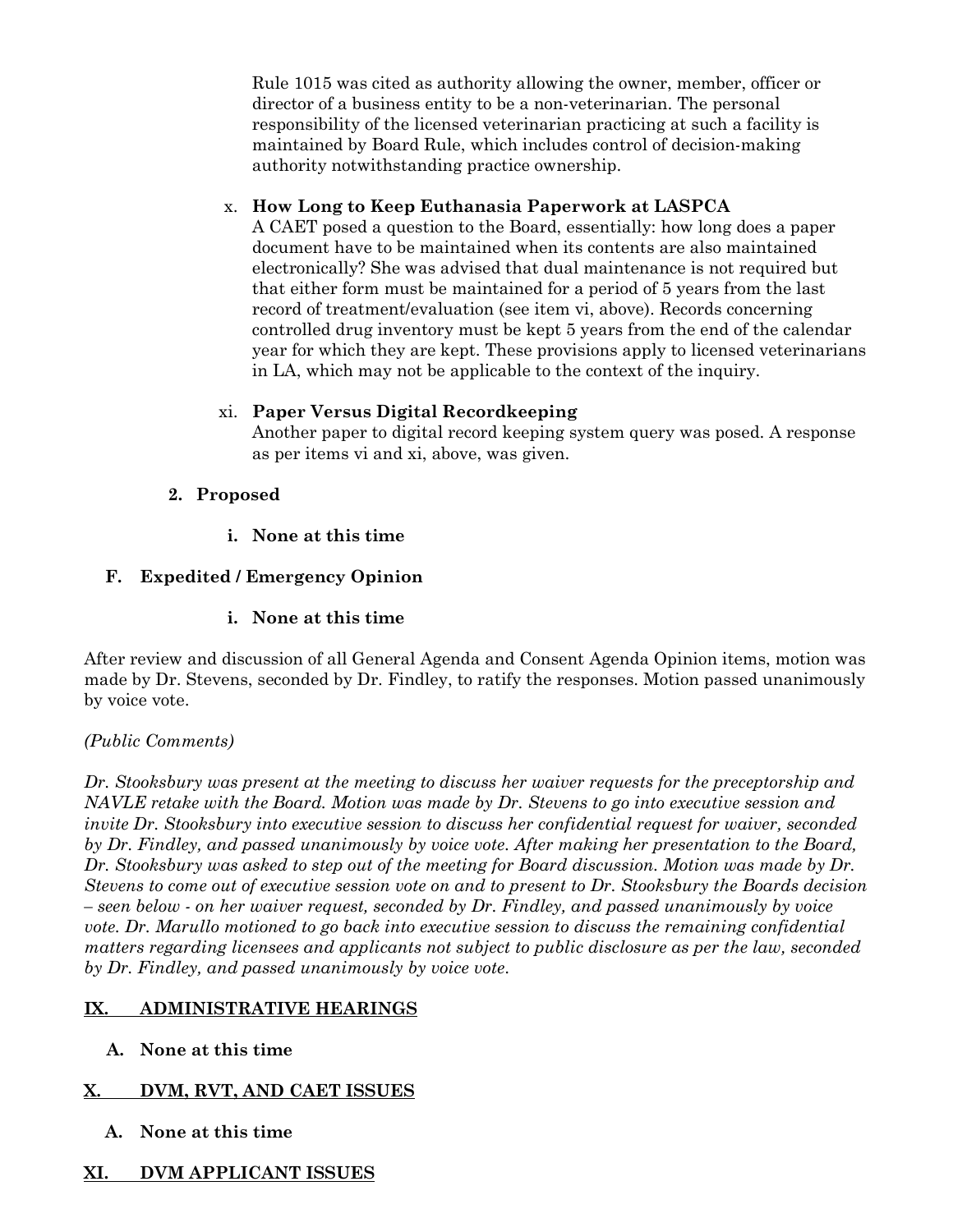### **A. Jonathan Bergmann, DVM - Request Waiver of Preceptorship & NAVLE Retake**

The Board reviewed supplemental documentation submitted with the application for licensure from Dr. Bergmann. Motion was made by Dr. Cataldo, seconded by Dr. Marullo, to approve waiver of retake of the national examination and preceptorship requirements as the documents provided meet the waiver criteria for the required period of time immediately prior to application, and licensure in good standing in another jurisdiction. Motion passed unanimously by voice vote.

### **B. Alana Canupp, DVM - Request Waiver of Preceptorship & NAVLE Retake**

The Board reviewed supplemental documentation submitted with the application for licensure from Dr. Canupp. Motion was made by Dr. Cataldo, seconded by Dr. Marullo, to approve waiver of retake of the national examination and preceptorship requirements as the documents provided meet the waiver criteria for the required period of time immediately prior to application, and licensure in good standing in another jurisdiction. Motion passed unanimously by voice vote.

### **C. Bianca Le, DVM - Request Waiver of Preceptorship**

The Board reviewed supplemental documentation submitted with the application for licensure from Dr. Le. Motion was made by Dr. Cataldo, seconded by Dr. Marullo, to approve waiver of the preceptorship requirements as the documents provided meet the criteria of full-time clinical veterinary practice for the required time period immediately prior to application, and licensure in good standing in another jurisdiction. Motion passed unanimously by voice vote.

### **D. Ashton J. Richardson, DVM - Request Waiver of Preceptorship**

The Board reviewed supplemental documentation submitted with the application for licensure from Dr. Richardson. Motion was made by Dr. Cataldo, seconded by Dr. Marullo, to approve waiver of the preceptorship requirements as the documents provided meet the criteria of full-time clinical veterinary practice for the required time period immediately prior to application, and licensure in good standing in another jurisdiction. Motion passed unanimously by voice vote.

#### **E. Lara Stooksbury, DVM - Request Waiver of Preceptorship & NAVLE Retake**

The Board reviewed supplemental documentation submitted with the application for licensure from Dr. Stooksbury as well as her testimony and presentation. Motion was made by Dr. Cataldo, seconded by Dr. Marullo, to deny waiver of retake of the national examination and preceptorship requirements as the waiver criteria of full-time employment was not met for the period of time immediately preceding the date of application. Motion passed unanimously by voice vote.

### **F. John Trahan, DVM - Request Waiver of Preceptorship**

The Board reviewed supplemental documentation submitted with the application for licensure from Dr. Trahan. Motion was made by Dr. Cataldo, seconded by Dr. Marullo, to approve waiver of the preceptorship requirements as the documents provided meet the criteria of full-time clinical veterinary practice for the required time period immediately prior to application, and licensure in good standing in another jurisdiction. Motion passed unanimously by voice vote.

### **XII. EXECUTIVE SESSION**

### **A. Update on Civil Litigation**

The Board requested an update on the status of a civil suit filed by the board against a nonlicensee practicing veterinary medicine - equine dentistry - without being employed by a veterinarian, having the status of a registered equine dentist or being a licensed